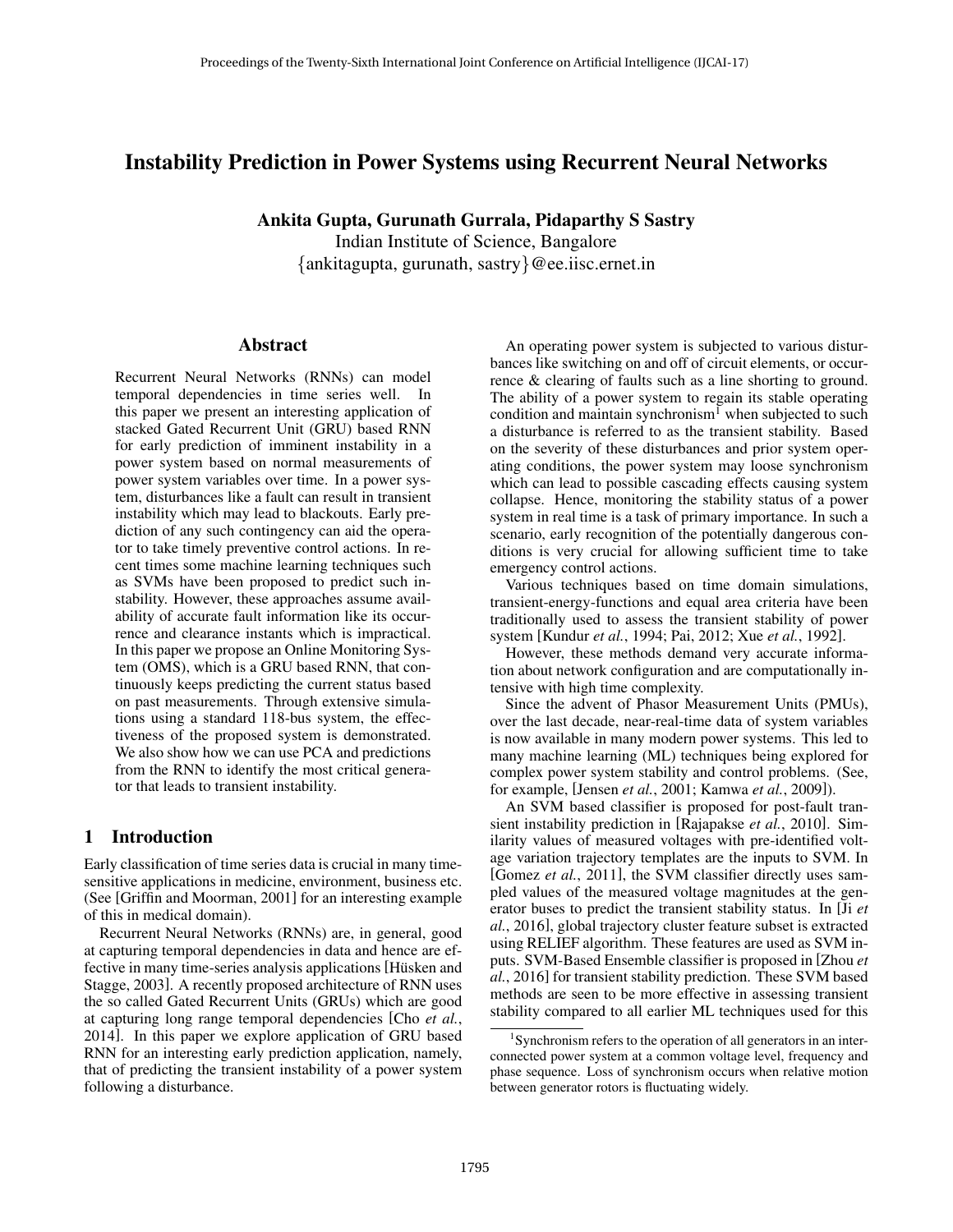problem.

However, all these approaches assume availability, at the common control center, of accurate information of the fault such as instance of fault clearance. This is because, the classifier needs, as input, the values of system variables starting from the instant when the fault is cleared. Acquiring such fault-related information involves extensive instrumentation throughout the power system network (e.g. PMUs and protection relays). Even then, information such as the instance of fault clearance would have some random errors due to relaytripping-time and communication delay. As we show here, the performance of the SVM is poor when tested on data measurements delayed even by a few samples with respect to fault clearance. Thus, there is a need for a more robust system whose performance is independent of accurate fault information, specifically, the instance of fault clearance.

The stacked GRU based RNN that we propose in this paper is a continuous Online Monitoring System (OMS) for assessment of transient stability of a power system. At each instant, based on the measurements over a few previous instants, the RNN outputs a classification of the current system state which, in turn, is used to predict transient instability. The system does not need any information regarding the faults (or any other disturbance in the system). The RNN is trained on system trajectories and essentially it learns the characteristics of the normal and abnormal variations in measured system variables. We use detailed simulation of a standard 118-bus system [Dehghanian *et al.*, 2015] to generate system voltage trajectories under normal operation as well as under different faults and these are used to train the RNN. Through extensive simulations we show that the trained RNN is very effective in early prediction of transient instability. We also show that it is fairly robust to measurement noise and other similar inaccuracies. In addition, we also present a method, based on PCA and some output of the RNN, to predict the critical generator in cases where there is instability. This is useful for the operator to plan an isolation operation to mitigate the effect of instability following a fault.

The remainder of this paper is organized as follows. In section 2 we describe the OMS and explain how the training set is generated and how the prediction on instability is obtained. In section 3 we describe the architecture of the GRUbased RNN that is used as OMS here. In section 4 we discuss simulation results and show the effectiveness of the proposed OMS and then conclude the paper in section 5.

# 2 The Proposed Online Monitoring System

The objective of the online monitoring system (OMS) is early prediction of transient instability of the power system following a disturbance such as a fault. Since disturbances occur at random times and we do not assume any knowledge about the faults, the OMS has to continuously keep analyzing the power system variables over a few cycles. (For a power system operating at 50 Hz, each cycle is of 20ms duration).

At any given instant, the OMS observes all the variables over a sliding window of, say, s cycles. The OMS is a Recurrent Neural Network (RNN) whose inputs are the voltages etc. of all the generators in the system. (See Sec. 2.1 for more details). The final objective is to predict instability. However, instead of making the output of RNN binary, we formulate it as a 5-class classification problem. That is, we train the RNN so that, on observing the variables in a time window, it predicts a system state to which this window belongs.

We explain in the next subsection these five states/classes that we define and the way in which we create the needed training data. The output of the RNN is finally used to generate a prediction about instability. Making the RNN into such a 5-class classifier enables it to learn the natural variations in the power system variables during different phases of a disturbance and to distinguish between such variations in the cases where the system regains a stable state and the cases where the system becomes unstable.

#### 2.1 Preparation of Training Data

For training (as well as testing) our neural network, we need data in the form of temporal profiles of the power system variables in different scenarios. For this we use a simulation of the IEEE 118-Bus system.

This system has been widely used as a benchmark system for testing stability enhancement applications. This system comprises 118 buses, 19 generating units, 91 loads, and 177 transmissions lines.

Data is generated through offline dynamic simulations using MATLAB [Gurrala *et al.*, 2017]. In the simulations, we impose three-phase-to-ground faults on each bus as well as on each transmission line at three locations (at 25%, 50%, and 75% of the length). Clearing time for all the contingencies is randomly picked from 4-8 cycles. The above contingencies were repeated at three different loading levels (base load plus 5%, 7%, and 10%). The simulator records the variations over time of generator voltages (as complex quantities) over a large time window spanning both pre and post contingency period. A sampling frequency of 50 Hz is used to obtain synchronously sampled measurements. Each simulation is carried out for a time duration of 1000 cycles (or 20s).

The inputs to the RNN are magnitudes and phase angles of voltages at generator buses and the derivative of phase angles. The phase angles give information about rotor angles and their derivatives give information about frequency.

Using the simulator we generate a number of temporal profiles of these dynamic variables of the generators. We now explain how we label each profile as stable/unstable and how we prepare overlapping windows of data for training the RNN.

### Transient Stability Index

Suppose that a transient disturbance occurs at time instance  $t_F$  and is cleared at  $t_C$ . The system variables are observed until a later time  $t_M > t_C$ . Then, theoretically, the stability status of the system, post-contingency, is obtained using Transient Instability Index, (η), defined as [Gomez *et al.*, 2011].

$$
\eta = \frac{360^0 - |\Delta\delta|_{max}}{360^0 + |\Delta\delta|_{max}}\tag{1}
$$

where  $|\Delta \delta|_{max}$  is the absolute value of the maximum angle of separation between any two generators during the post-fault period,  $\{t : t_F < t < t_M\}$ . System is considered as stable if  $\eta$  $> 0$ ; otherwise, the system is transiently unstable. We label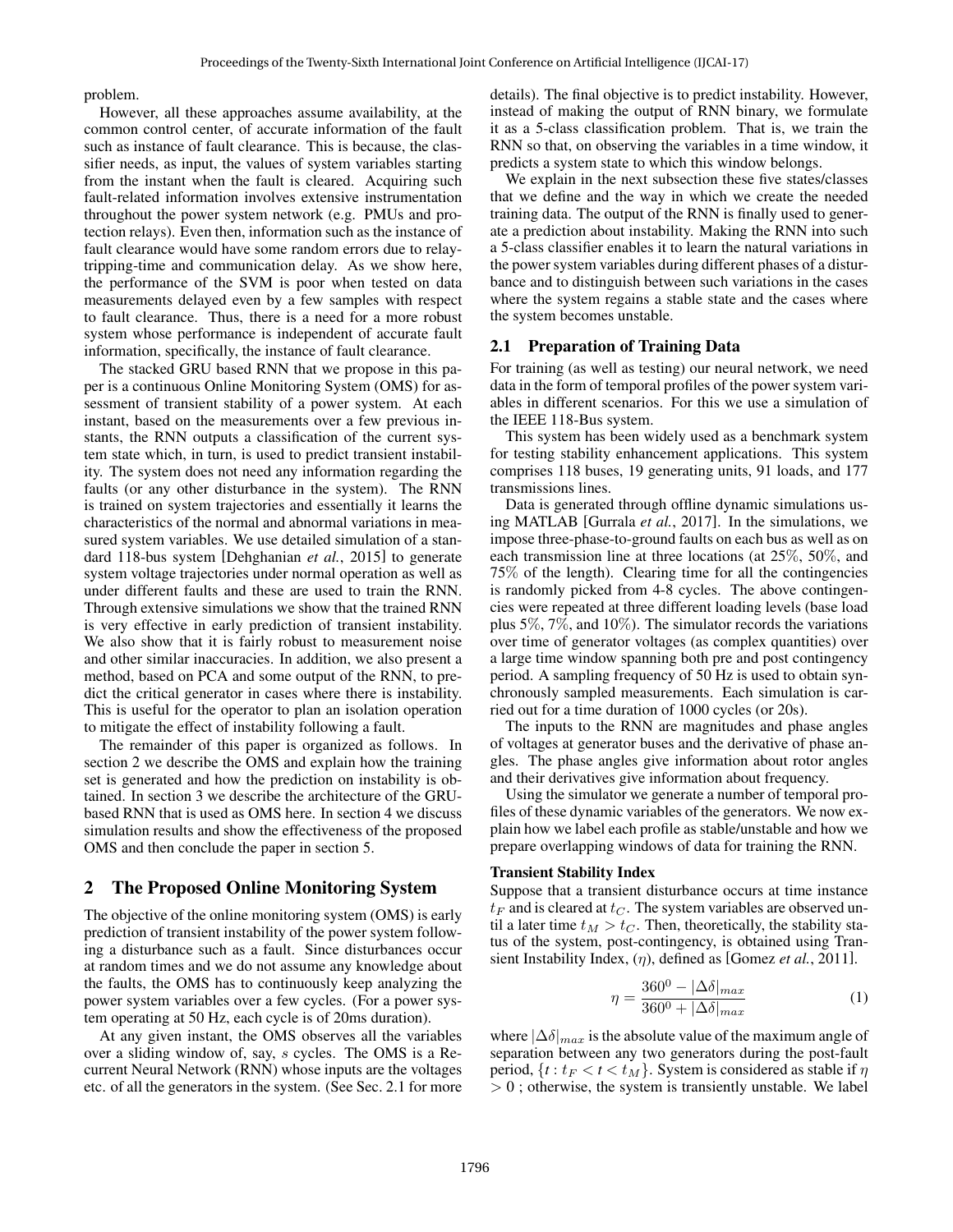#### Table 1: Possible System States

| No Disturbance   Class 0 |         |
|--------------------------|---------|
| Fault Occurrence         | Class 1 |
| <b>Fault Duration</b>    | Class 2 |
| <b>Fault Clearance</b>   | Class 3 |
| Alert                    | Class 4 |
|                          |         |

the system profiles obtained through our simulator as stable or unstable based on the  $\eta$  value as defined above.

**Remark:** Based on  $\eta$ , the stability status can be judged, provided the post-fault system is observed for a long time.

The objective is to predict this sufficiently in advance. Thus, while  $\eta$  is useful to label each profile, it cannot be used in practice for prediction of impending instability.

Let  $(X_i, Y_i)$ ,  $i = 1, \dots, N$ , be the dataset where  $X_i$  are generated by the simulator and  $(Y_i)$  is 0/1 depending on sign of  $\eta$ . Each  $X_i$  is a time series of length 1000 where each element is a 57-dimensional vector (consisting of the magnitude, phase angle and derivative of phase angle of voltages of 19 generators).

We consider windows of size *s*, with stride of 1 cycle, over entire time horizon. A window is specified as  $w = [t_S, t_E]$ , where  $t_S$  and  $t_E$  are the start and end times of the window and  $s = t_E - t_S + 1$ . Each profile,  $X_i$ , is converted into a sequence of overlapping windows.

We wish to label each window based on what is happening in the system during that window. Accordingly, we propose five classes as described in Table 1. If the window covers the instant of fault occurrence, it would be labelled as Class 1. All the windows in the stable pre-fault operation part would be labelled as Class 0. If a window sees all samples after fault occurrence but before fault clearance, it would be labelled as Class 2. If (in the current profile) the system is stable after fault clearance, we categorize all windows after fault clearance as Class 0 again; otherwise, all windows after fault clearance would be labelled as *Alert* or Class 4.

In the simulation we know the instant of fault onset, fault clearance etc. and this information would be used for labelling the windows in the training data. Let  $t_F$  and  $t_C$  denote the onset and clearance times of a fault in a profile. Then, a window  $w = [t_S, t_E]$ , is labelled as  $y_w$  as given below:

$$
y_w = \begin{cases} 0 & \text{if } (t_E \leq t_F) \text{ or } (t_S \geq t_C \text{ and } \eta > 0) \\ 1 & \text{if } (t_S \leq t_F \leq t_E) \\ 2 & \text{if } (t_F \leq t_S \leq t_E \leq t_C) \\ 3 & \text{if } (t_F \leq t_S \leq t_C \leq t_E) \\ 4 & \text{if } (t_S \geq t_C \text{ and } \eta < 0) \end{cases}
$$
(2)

Data in the form of windows with these labels is used to train the RNN. It is easy to see that we would have many more windows of class 0 than other classes. To avoid such class imbalance in training set, we used subsampling where needed.

Fig. 1 shows some typical profiles for stable and unstable cases. The instants  $t_C + 1$  and  $t_C + 6$  are marked in the figures, where  $t_C$  is the instant of fault clearance. We normally need to predict within about 4-7 samples from  $t<sub>C</sub>$ . While the instability is easy to see if we wait long enough, predicting within the interval shown is what is challenging.



Figure 1: Variations of measured quantities for stable and unstable cases

#### The final output of OMS

The OMS is required to identify the cases that are going to be eventually unstable. We could predict instability as soon as our RNN classifies a window as Class 4. We have a softmax layer at the output of RNN and hence, normally, we would predict Class-4 if its probability is the highest. In a system that predicts instability, reducing false alarms is very important. Hence, we predict instability at the first instant where the probability of Class-4 (as given by the softmax layer of RNN) is above 0.99. Till the time the OMS predicts instability, we take it that it is predicting the system to be stable. While the threshold is arbitrary, we keep it high because even at this level our missed detection rate is zero.

#### 2.2 Assessing OMS Performance

Since the final output of OMS is a stability/instability prediction, we assess it using false alarm and missed detection rates. In this application, we want zero missed detections and want to reduce false alarm rate as much as possible. This is one assessment of OMS performance that we present in our experiments section.

In this application, we also want to measure how early the OMS is able to predict. We can measure this by looking at the instance of instability prediction by OMS on the  $i^{th}$  profile,  $T_A^i$ , relative to the time instant where we anyway know the system to be unstable and this can be  $T^i_{\eta}$ , the instant at which the transient stability index,  $\eta$ , becomes negative. We define the *average latency of prediction*, Υ, by

$$
\Upsilon = \frac{1}{M} \sum_{i=1}^{M} (T_{\eta}^{i} - T_{A}^{i})
$$
\n(3)

where  $M$  is total number of profiles in test set. In our experiments section we indicate this assessment of OMS also.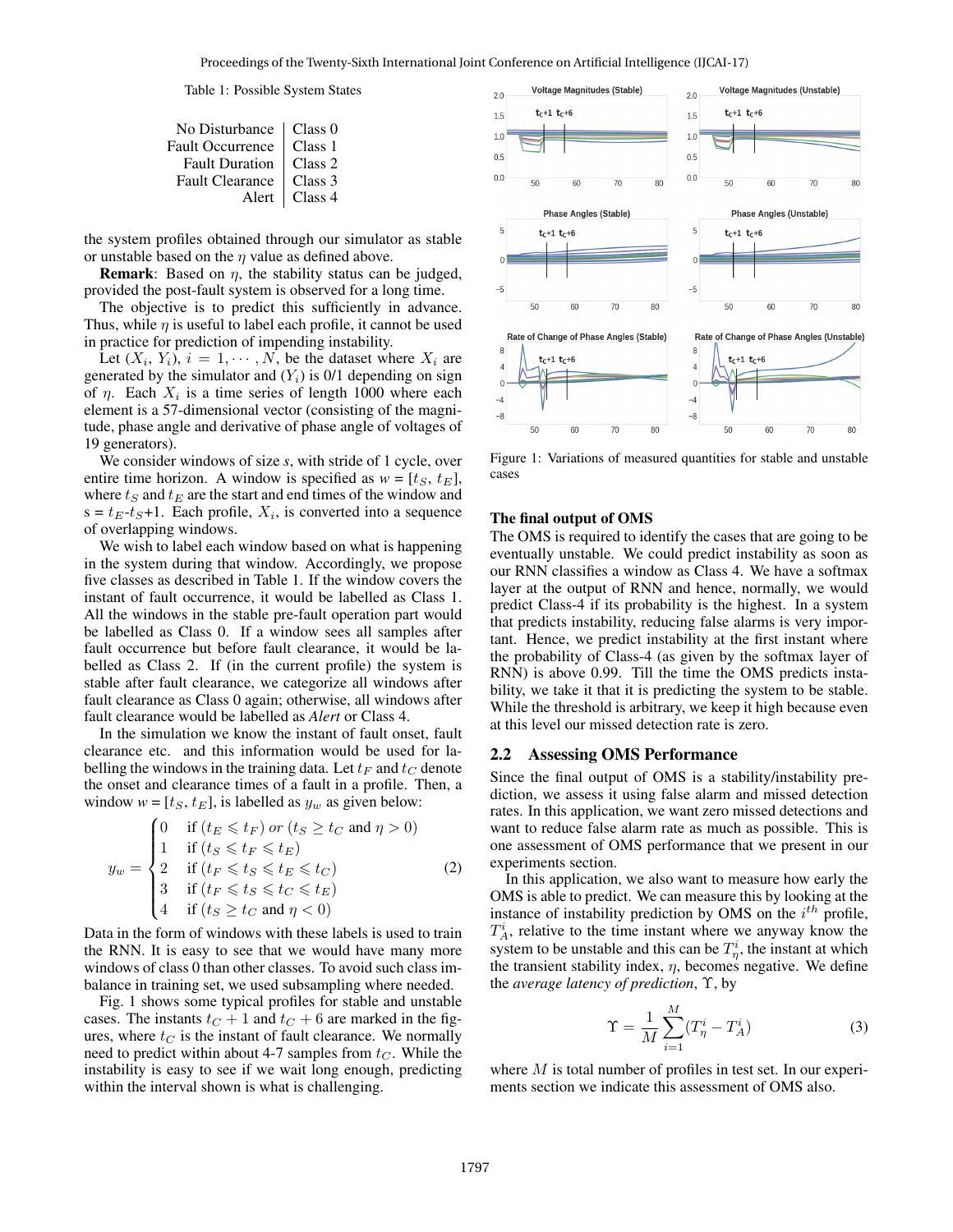The average latency of prediction is, in general, important in any application where the goal is early prediction. However, in many applications, it may not always be easy to objectively identify an instant, such as  $T^i_\eta$  here, relative to which the early prediction can be assessed.

#### 2.3 Identification of Critical Generator

The main utility of early prediction of transient instability is that the operator can take corrective action such as isolation of the generator that is likely to loose synchronism from rest. Hence, it is desirable to also identify the critical generator.

For this we consider the data between the first instant, say,  $t_F$ , when OMS predicts class-1 (which is onset of a fault) and the instant, say,  $t_A$ , when OMS predicts instability. We consider measurements over all these instants for each of the generators. Since the critical generator(s) is one that is going out of synchronism with the rest, we should be looking for some 'outliers' based on the data. We do that as follows.

For each generator, we have a data vector of dimension  $3(t_A - t_F)$ . Using PCA on the training data we obtain the first two principal directions. Now on any profile where we make an instability prediction, for each generator its data vector (of dimension  $3(t_A - t_F)$ ) is projected onto  $\Re^2$  using the first two principal components. If there are  $G$  generators, this gives us G number of 2-dimensional vectors. A two dimensional gaussian density is fitted to the projected data with its parameters estimated by Sample Mean and Minimum Covariance Determinant (MCD) [Rousseeuw and Driessen, 1999]. MCD is a robust estimator of covariance matrix, which is not affected much by outliers. The generator (vector) with minimum likelihood under the estimated density is identified as the outlier and hence as the critical generator.

# 3 Recurrent Neural Networks

Recurrent Neural Networks (RNNs) are well-suited for analyzing time series data due to their recurrent connections. Consider a single hidden layer network with  $x_t$ ,  $h_t$  and  $y_t$ denoting the input, hidden and output layer neuron outputs. Then a general recurrent network can be specified as

$$
h_t = \sigma(W^{hh}h_{t-1} + W^{hx}x_t) \tag{4}
$$

$$
y_t = \text{Softmax}(W^S h_t) \tag{5}
$$

where,  $W^{hh}$ ,  $W^{hx}$  and  $W^S$  are the weight matrices across different connections and  $\sigma(\cdot)$  denotes the sigmoid function. The output is obtained through a softmax because we are considering a classification scenario.

#### 3.1 Stacked GRU Based RNN

Although theoretically RNNs can model arbitrarily long memories (that is, dependence on inputs from remote past), in practice this is difficult due to the problems associated with backpropagation through time (BPTT) over many time steps [Pascanu *et al.*, 2013]. Some of the specialized RNNs proposed are Long Short Term Memories (LSTMs) [Hochreiter and Schmidhuber, 1997] and Gated Recurrent Units (GRUs) [Cho *et al.*, 2014]. They are designed to have more persistent memory, hence making it simpler for RNNs to capture long-term dependencies. We preferred the GRUs owing to lesser number of trainable parameters as compared to

| Table 2: Model Parameters for RNN based OMS |  |  |  |  |
|---------------------------------------------|--|--|--|--|
|---------------------------------------------|--|--|--|--|

| <b>Parameters</b>       | <b>Description</b>         |  |  |
|-------------------------|----------------------------|--|--|
| <b>Batch Size</b>       | 32                         |  |  |
| Number of Hidden Layers |                            |  |  |
| Hidden Dimensionality   | 128                        |  |  |
| Optimizer               | Adam [Kingma and Ba, 2014] |  |  |
| Learning Rate           | Adaptive (Default Adam)    |  |  |

LSTMs (2 gates versus 3 gates). As earlier, let  $x_t$  be the input and  $h_t$  be the output of a hidden layer. A GRU based cell computes  $h_t$  through the following steps.

$$
z_t = \sigma(W^{(z)}x_t + U^{(z)}h_{t-1}) \tag{6}
$$

$$
r_t = \sigma(W^{(r)}x_t + U^{(r)}h_{t-1}) \tag{7}
$$

$$
\tilde{h}_t = \tanh(r_t \circ Uh_{t-1} + Wx_t) \tag{8}
$$

$$
h_t = (1 - z_t) \circ \tilde{h}_t + z_t \circ h_{t-1} \tag{9}
$$

The new memory  $\tilde{h}_t$  is a summarization of new input  $x_t$  and past hidden state  $h_{t-1}$ . The reset signal  $r_t$  decides how relevant is  $h_{t-1}$  to the computation of new memory. The  $h_t$  is a convex combination of  $\tilde{h}_t$  and  $h_{t-1}$  with the relative weights decided by the update gate  $z_t$ . Trainable parameters are the weight matrices  $U^{(z)}$ ,  $W^{(z)}$ ,  $U^{(r)}$ ,  $W^{(r)}$ ,  $U$ , and  $W$ . These are learnt using BPTT algorithm. (The symbol  $\circ$  denotes element-wise multiplication and  $\sigma(x) = \frac{1}{1+e^{-x}}$ .

### 3.2 RNN Architecture for OMS

We use a 2 layer stacked-GRU based RNN architecture implemented in TensorFlow 0.8 with GPU (CUDA 7.5) support. As mentioned earlier, the input is a window of size s. We train the network with Adam Optimizer [Kingma and Ba, 2014]. We employ Cross Entropy loss and a *Softmax* output layer. Other details of the architecture are mentioned in Table 2.

# 4 Experimental Results

#### 4.1 The Experimental Set-up

As described in Section 2.1, we generate a large number of temporal profiles of the power system variables for the IEEE-118 Bus System. Each profile comprises of voltage magnitudes, voltage phase angles and derivative of phase angles for all the 19 generators for 1000 time instants.

A total of 6046 profiles are generated using the simulator out of which 592 are unstable based on  $\eta$ . We then randomly split this data into training and test sets with one-tenth of the data kept as test set. As the RNN takes overlapping windows as inputs, we cut each profile in the training set into overlapping windows and label them according to Eq.(2). We consider a window size of 5 samples. Some windows are used to train the RNN and the rest are used for validation. For each test profile, the overlapping windows are fed to RNN and its output noted. If at any time the probability with which Class-4 is predicted (which is the output of that node in the softmax layer) is greater than 0.99, the corresponding profile is predicted unstable by OMS. If for the entire duration of a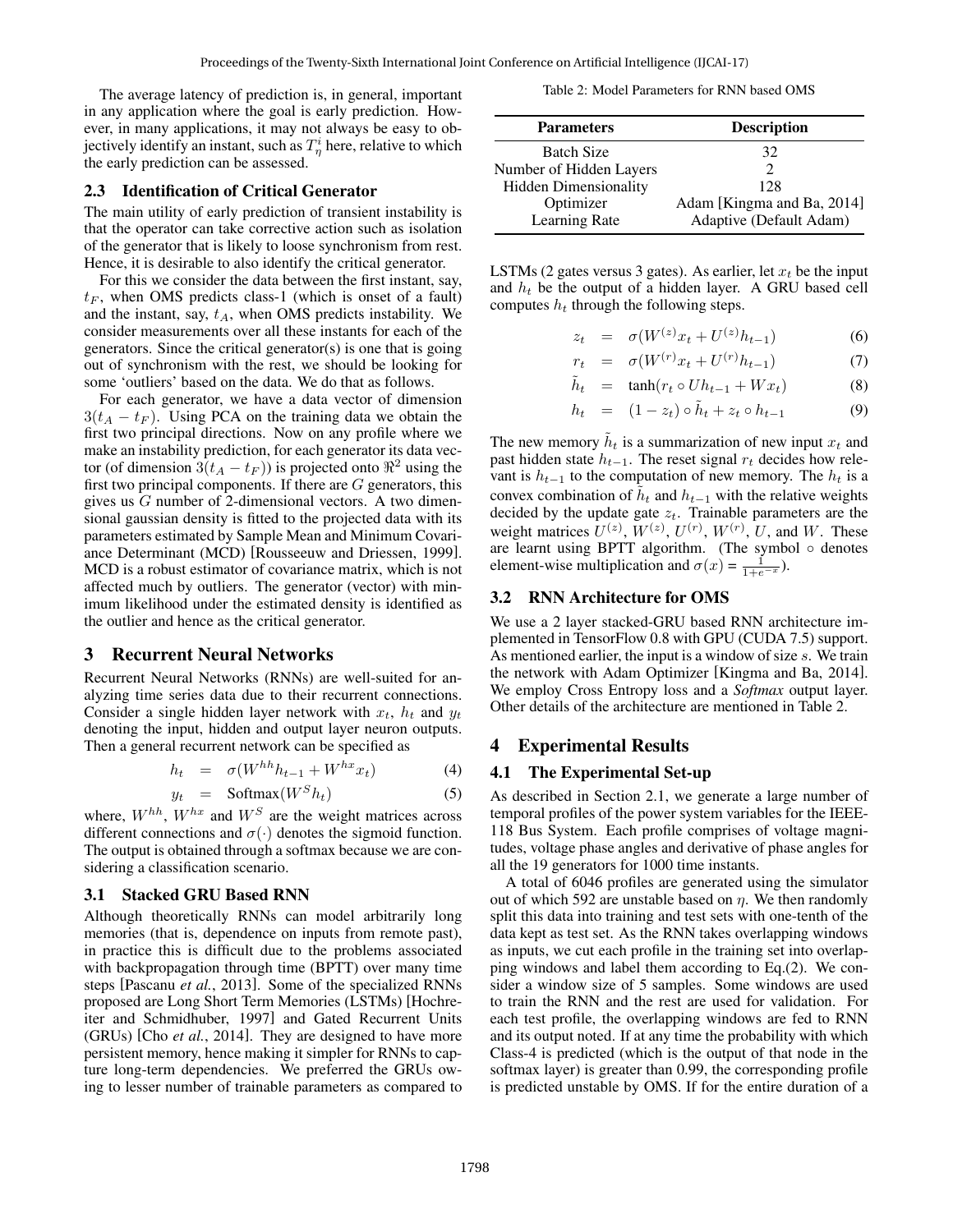profile, the probability of Class-4 does not go above 0.99 then that profile is predicted stable by the OMS.

We perform the random split of data into training and test sets ten times and all results shown are averages over these trials. Every time we generate a test set, we randomly choose 60 unstable cases and 540 stable cases to form the test set. The remaining cases form the training set. In our results we report the false alarm (FA) rate, missed detection (MD) rate and also the average latency of prediction (cf. Eq.(3)). We also show effectiveness of our system under scenarios where measurements are corrupted with noise and where system topology

# 4.2 Performance of the SVM Classifier That Needs Fault Information

changes due to some transmission lines being down.

Many ML approaches have been used for transient stability prediction. A good comparative analysis among all of them is given in [Zhou *et al.*, 2016], where it is shown that the SVM based method proposed by [Gomez *et al.*, 2011] and ensemble of SVMs performs the best. Here we present results obtained with SVM method on our data. As mentioned in section 1, all these methods assume that we know instance of fault clearance,  $t_C$ .

The inputs to the SVM are the generator voltages over 4- 5 cycles *immediately* after  $t_C$ . However, in a practical scenario, we may not know  $t_C$  exactly because, for example, the protective relay may report it with an error of up to two samples. Hence, we analyze the SVM performance under the cases of (a) when exact  $t_C$  is known. (b) when  $t_C$  is known with 1 sample delay. (c) when  $t_C$  is known with a random error of upto 2 samples. The industry-grade PMUs often have some measurement noise. Hence we also analyze SVM performance under 1% and 2% noise in measurements. We consider the cases of noise in both training and test data as well as noise in test data only (with noise-free training data).

Table 3 shows the performance of SVM for all these cases. As can be seen from the table, the performance of the SVM degrades very significantly when there is error in  $t_C$  and/or when there is noise in measurements. Thus the existing ML approaches based on training the system only on a few cycles of data immediately following clearance of fault, are brittle and are not very attractive for more realistic scenarios.

We note here that our OMS does not need any information about  $t_C$  and hence there are no existing methods with which we can compare it directly. We present performance results of OMS in the next few subsections which show that it is much better than the SVM even though we do not need  $t_C$ . It is also observed in our simulations that in all cases the OMS predicts instability in about 4-7 cycles from  $t_C$ .

# 4.3 OMS Performance

We test the performance of the OMS under zero noise as well as under  $\pm 1\%$  to  $\pm 3\%$  uniform noise. We add the noise to both the training as well as test data.<sup>2</sup> These results are shown

|  | Table 3: Performance of the existing SVM classifier |  |  |  |  |
|--|-----------------------------------------------------|--|--|--|--|
|--|-----------------------------------------------------|--|--|--|--|

| <b>Noise Level</b>    | Case       | <b>FA Rate</b><br>$(\%)$ | <b>MD</b> Rate<br>$(\%)$ |
|-----------------------|------------|--------------------------|--------------------------|
|                       | Exact      | 0.15                     | 1.67                     |
| None                  | +1 Delay   | 0.52                     | 11.5                     |
|                       | $+2$ Error | 5.80                     | 18.83                    |
|                       | Exact      | 0.43                     | 9.00                     |
| $+1\%$                | +1 Delay   | 0.69                     | 24.83                    |
|                       | $+2$ Error | 4.31                     | 35.83                    |
|                       | Exact      | 0.63                     | 17.83                    |
| $+2\%$                | +1 Delay   | 0.96                     | 42.17                    |
|                       | $+2$ Error | 1.72                     | 47.83                    |
|                       | Exact      | 0.88                     | 7.41                     |
| $\pm 1$ % (only Test) | +1 Delay   | 2.80                     | 18.70                    |
|                       | $+2$ Error | 5.27                     | 29.30                    |
|                       | Exact      | 4.78                     | 9.16                     |
| $\pm 2$ % (only Test) | +1 Delay   | 12.83                    | 22.00                    |
|                       | $+2$ Error | 12.64                    | 25.33                    |

Table 4: OMS performance under Type I Noise

| <b>Noise</b>      | <b>FA Rate</b> | <b>MD</b> Rate | Υ        |
|-------------------|----------------|----------------|----------|
| Level             | $(\%)$         | $(\%)$         | (cycles) |
| None              | 1.61           | 0.16           | 35.52    |
| $\pm 1\%$ Uniform | 1.89           | 0.00           | 38.44    |
| $\pm 2\%$ Uniform | 2.79           | 0.00           | 38.97    |
| $\pm$ 3% Uniform  | 3.09           | 0.00           | 40.06    |

in Table 4. As can be seen from the table, even at 3% noise, our missed detection rate remains zero though our false alarm rate slightly increases. (We have a very small missed detection rate under no noise. This is because of only one out of 60 unstable cases missed in only one of the ten random repetitions of training and test splits).

We term the above noise which is added in every measurement at every instant as Type I noise. We also consider what we call type II noise where at any given time instant each generator has probability 0.1 of its measured values being noisy and when they are, the noise is uniform with rate varying between  $\pm 1\%$  and  $\pm 3\%$ . The missed detection rate remains at zero in all cases of type II noise also showing our method is very reliable under measurement noise unlike the SVM based method. Figure 2 shows false alarm rates for the two types of noise when we use different noise rates in train and test data. As can be seen from the figure, our method is very robust to noise in measurements.

#### 4.4 Robustness to Topology Changes

The OMS is also tested under some changes to network topology in the form of certain transsmission lines being disconnected from base topology of IEEE-118 Bus system. For the illustration here we consider the case where transission lines interconnecting following Bus pairs being put out of service : Bus 119 to Bus 120, Bus 23 to Bus 25, Bus 30 to Bus 135, Bus

<sup>2</sup>According to *"C37.118.1-2011 IEEE Standard for Synchrophasors for Power Systems"* tolerable measurement noise is 1% of Total Vector Error and thus the noise levels considered here are relatively high. See https://standards.ieee.org/findstds/standard/C37.118.1- 2011.html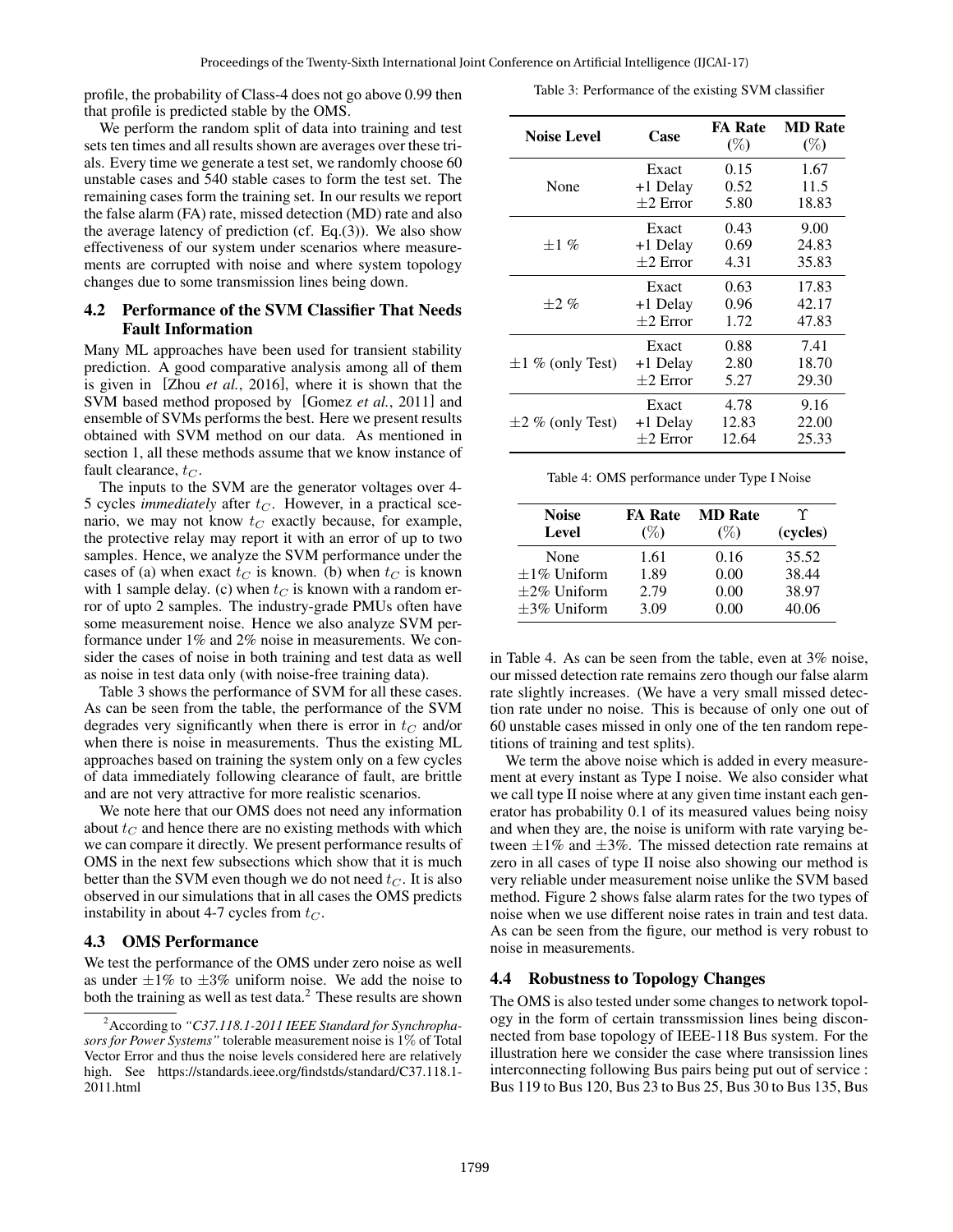

Figure 2: Robustness of OMS: False Alarm Rate under Type I and Type II noise

Table 5: OMS performance under Topology Changes

| <b>Noise</b><br>Level | <b>FA Rate</b><br>$(\%)$ | <b>MD</b> Rate<br>$(\%)$ | Υ<br>(cycles) |
|-----------------------|--------------------------|--------------------------|---------------|
| None                  | 1.94                     | 0.00                     | 22.50         |
| $+1\%$                | 2.52                     | 0.00                     | 23.03         |
| $+2\%$                | 3.00                     | 0.00                     | 21.36         |
| $+3%$                 | 3.02                     | 0.00                     | 23.53         |

35 to Bus 37, Bus 60 to Bus 61 and Bus 95 to Bus 96. Such changes in the network are common in the day-to-day operation of power systems. Lines are often put out of service to accommodate maintenance or operational requirements. These topology changes can alter the pre-fault power flow and the evolving voltage profiles of the network.

We train the RNN with data generated using the original topology and test it with data generated using the altered topology. We also add different levels of Type I noise. The results, as given in Table 5, show that the proposed RNN based OMS is quite robust to network topology changes.

#### 4.5 Identification of Critical Generator

As described in Section 2.3, for identification of critical generator we project the data (over relevant time interval) onto  $\mathbb{R}^2$  using the first two principal components. These 2D-



Figure 3: Projected Measurements in  $\Re^2$  showing outliers



Figure 4: Projected Measurements in  $\Re^2$  for False Alarms



Figure 5: Projected measurements when multiple generators are critical

vectors corresponding to all generators for two unstable profiles is shown in Fig. 3. It is easily seen that the critical generator is an outlier. Our technique of robustly fitting a Gaussian density and looking for a point with least likelihood, is able to identify a critical generator in about 85% of unstable cases even under measurement noise. While our algebraic technique can identify only one critical generator, the visualization in  $\mathbb{R}^2$  is a good aid for the operator to quickly see all the critical generators as illustrated in Fig. 5.

We also found that this visualization can help reduce the effect of our false alarms. When OMS predicts instability wrongly, there would not actually be a critical generator and hence in the projected data there may be no outliers. We show the visualization in a false alarm case in Fig. 4. Thus, this PCA-based visualization can help the operator to properly respond to the alarms generated by OMS.

# 5 Conclusions

In this paper we presented a GRU based RNN for predicting transient instability in a power system. All the existing ML approaches for this assume precise knowledge of fault occurence and clearance in the system. Our proposed RNN continuously monitors system variables in a sliding window and it does not need any fault information. Its performance is very good as seen from our experimental results. Further, the proposed RNN is very robust to measurement noise and topology changes. We also presented a PCA based visualization method for isolating the critical generator in case of instability. The OMS presented in this paper assumes that measurements from all generators are available at a central location synchronously. Extending this into a distributed system is an interesting problem for future work.

### Acknowledgments

This work is supported by the FIST program grant of DST, Government of India and also by Robert Bosch Centre for Cyber-Physical Systems, IISc.